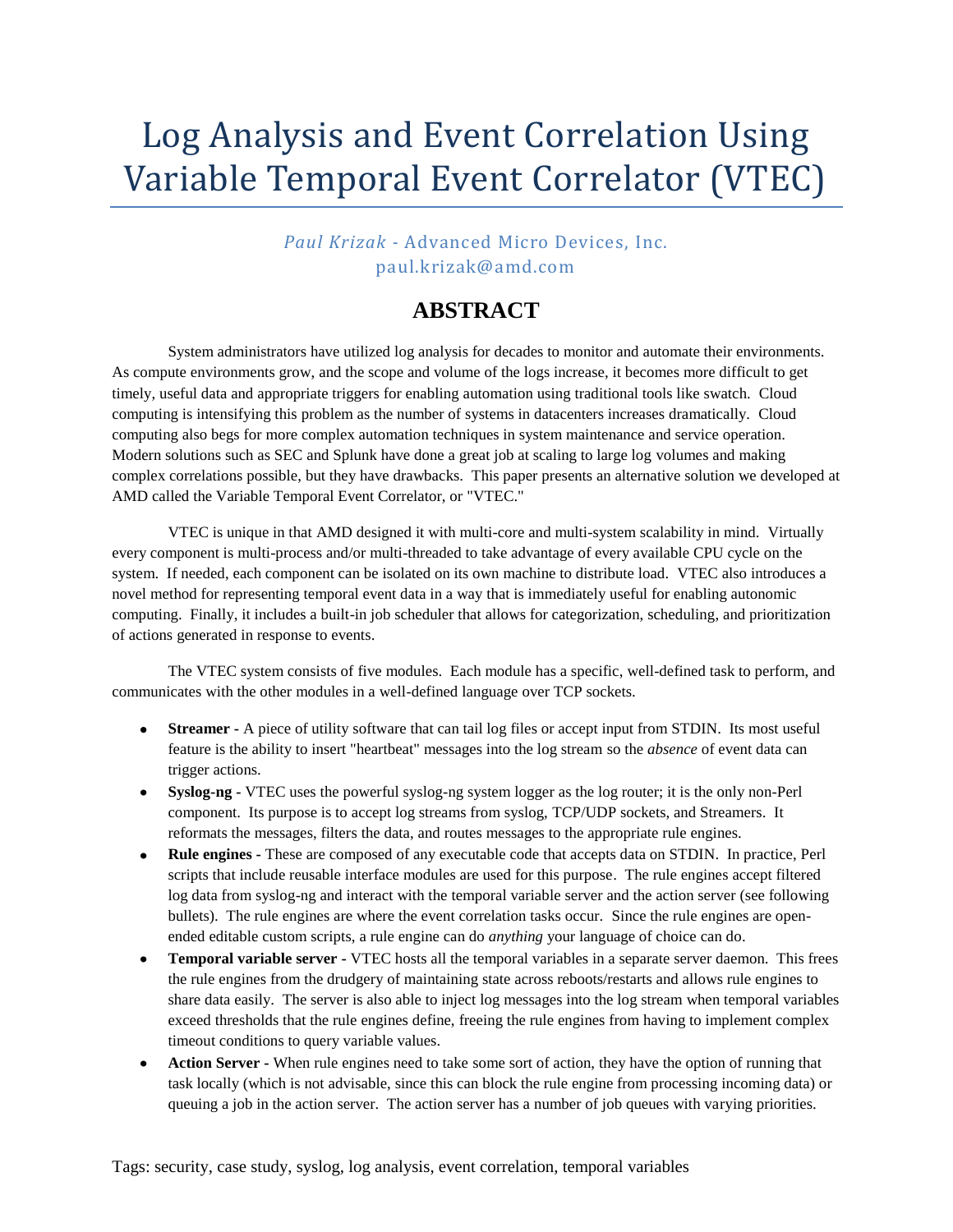Users can schedule jobs to run immediately or at a specific time (e.g., alert a sysadmin about this event, but not until 10 a.m., when they are awake). VTEC processes queues with higher priority first, allowing an emergency page to go out immediately despite a backlog of less urgent repair jobs in lower-priority queues.

The most interesting and novel aspect of VTEC is the temporal variable server and the temporal variables it hosts. There are three data types in the temporal variable server:

- **Scalar -** A scalar consists of two pieces of information: a piece of scalar *data* (such as a string or a number) and a *timeout*. The timeout is set when the scalar is created, and defines the amount of time the data is valid. When the scalar is queried, the timeout is checked. If the current time has not exceeded the timeout, the data value is returned. Otherwise, a zero is returned. Scalars are useful for setting alarms, preventing email floods, and storing temporary data.
- **Incrementer -** The incrementer data type builds on the scalar. It is an organized collection of scalars, each with a data value of 1. When an incrementer is instantiated, it is given a timeout value. Every time the incrementer is set (called a *hit* in VTEC), a new scalar is added to the collection with the predetermined timeout and a data value of 1. When queried, the incrementer returns the sum of the values of its constituent scalars. Incrementers are useful for calculating and observing the *rate* of events over time.
- List This data type builds on the incrementer. A list is a collection of incrementers that are each referenced by a *key* - in short, a Perl hash of incrementer objects. Lists have the unique property that they can be queried in three different ways:
	- 1. The value of a particular key (the current value of that incrementer);
	- 2. The sum of the current values of all keys; or,
	- 3. The number of non-zero keys.

Lists are useful because they can aggregate event rate data and organize it (i.e., by hostname), then present immediately useful data about that collection of rate data (e.g., the current number of hosts reporting an event, or the total number of those events across the entire environment).

In addition to these data types, the temporal variable server can inject special messages into the log stream when certain threshold conditions are met. Rule engines can watch for these messages to take action without being burdened with constantly querying the state of variables. We provide many examples of how simple and intuitive it is to use these three data types to extract useful information from complex events in streaming log data, and how queued actions can be used to heal the environment without human intervention.

AMD has used VTEC since 2006 to monitor and automate maintenance activities on its large compute grids. Log volumes range up to 10 GB/day with VTEC running smoothly on modest 2-4 core virtual and physical machines. VTEC tracks hardware problems such as disk, CPU, and RAM failures and takes appropriate actions (e.g., shut down/close the broken system and create a ticket). VTEC can monitor the environment for trends that indicate events (e.g., *n* systems are unable to contact *m* NFS filers, so there must be a network problem). Most importantly, VTEC enables autonomic computing by allowing intelligent dispatch of repair jobs in response to detected problems. If these repair jobs fail to work, VTEC can notify humans to take over.

In summary, VTEC is a powerful tool for automating log analysis and event correlation. While there are many other tools that perform similar tasks, VTEC's approach to the problem presents a complete, scalable, and intuitive solution that is able to grow and adjust to virtually any workload.